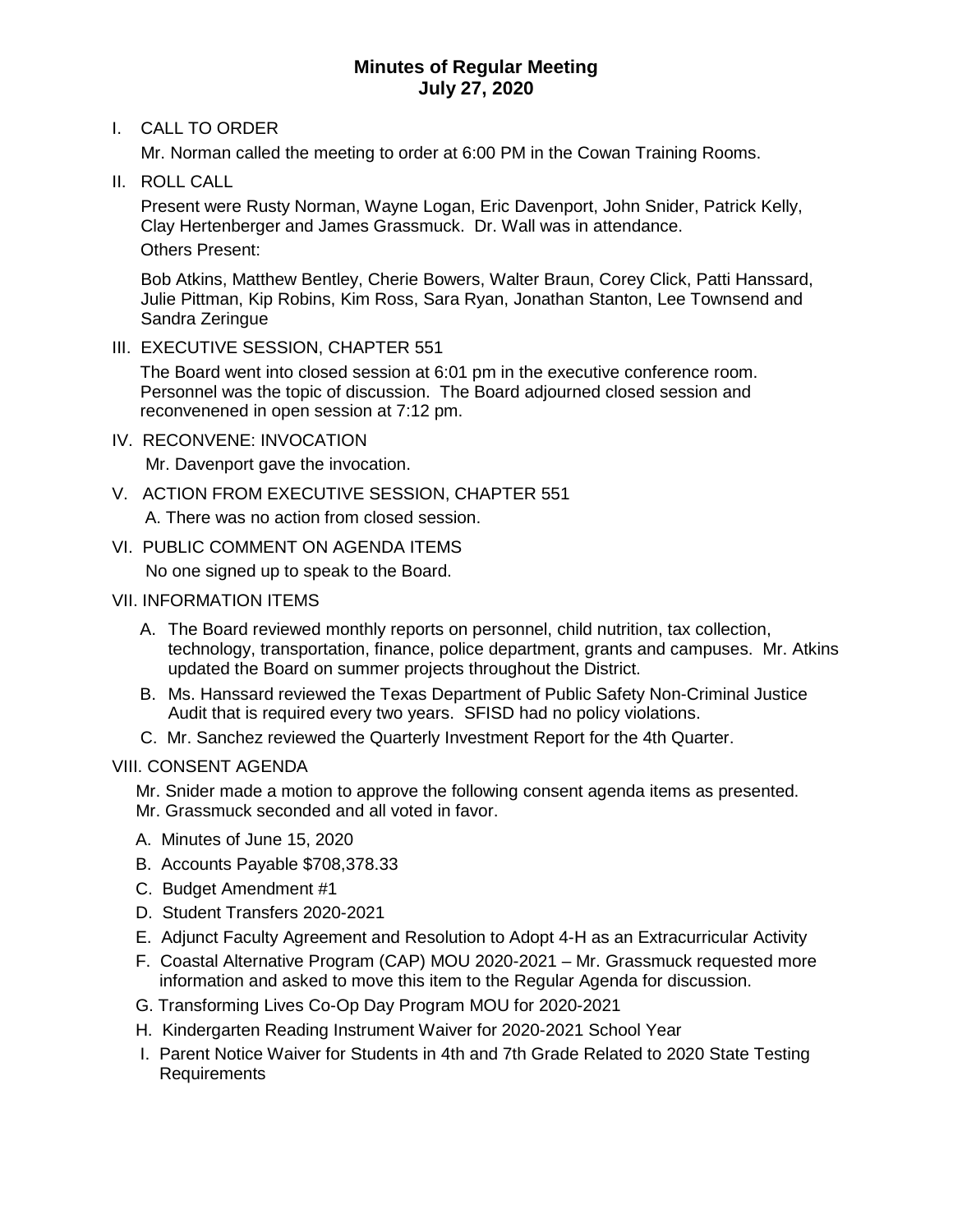# IX. REGULAR AGENDA

Item F from Consent Agenda regarding the Coastal Alternative Program (CAP) MOU: Mr. Grassmuck questioned the sq. ft. price of .50 not being increased in several years. Stated that the going rate for rental space in Santa Fe is .70 to .80 cents per sq. ft. He would like this agreement to be looked at again prior to next school year. Mr. Logan made a motion to approve the CAP MOU for the 2020-2021 school year. Mr. Snider seconded and all voted in favor.

- A. Mr. Grassmuck made a motion to use the attached Order, call for a General Election to be held on November 3, 2020 to elect Trustees for positions 1, 2, 3 and 7, set a day during the week of November 9-13, 2020 to canvass the votes and declare the election results and defer the appointment of the Judges and Workers of the Election to the Galveston County Elections Division. Mr. Hertenberger seconded and all vote in favor.
- B. Mr. Davneport made a motion to approve the endorsement of Page Rander, Position B to the TASB Board of Directors for Region 4. Mr. Logan seconded and all voted in favor.
- C. Mr Hertenberger made a motion to approve the resolution to enter into a joint election with Galveston County, with Galveston County providing Election Services. Mr. Kelly seconded and all voted in favor.
- D. Mr. Snider made a motion to approve the resolution regarding Policy FFAA(LOCAL)Physical Examinations, as presented. Mr. Logan seconded and all voted in favor.
- E. Mr. Logan made a motion to approve Policy Update 115 as presented. Mr. Snider seconded and all voted in favor.
- F. Mr. Snider made a motion to approve the new student Dell laptops, not to exceed \$98,478.00. Mr. Kelly seconded and all voted in favor.
- G. Mr. Kelly made a motion to approve the annual service agreement with Hunton Services, Inc. for the two 300-ton chillers at the high school for a period of 10 years for an annual cost not to exceed \$10,599.84. Mr. Snider seconded and all voted in favor.
- H. Mr. Snider made a motion to approve the annual service with Hunton Services for 2020- 2021 school year for a cost not to exceed \$49,840.36. Mr. Kelly seconded and all voted in favor.
- I. Mr. Grassmuck made a motion to approve the purchase of the learning management system (Canvas) cloud subscription in the amount of \$25,480.00 for the 2020-2021 school year. Mr. Snider seconded and all voted in favor.
- J. Mr. Snider made a motion to approve the Student Code of Conduct for the 2020-2021 school year. Mr. Kelly seconded and all voted in favor.
- K. Mr. Grassmuck made a motion to approve Synchronous Instruction Attestations. Mr. Kelly seconded and all voted in favor.

## X. BOARD COMMUNICATION

Mrs. Ross

- Stated that C&I will hold a facebook live on Thursday from 4:00-5:00 describing what the digital learning platform will look like.
- Mrs. Townsend
	- Thanked the Directors and staff for implementing the bad weather protocol this past weekend and thankful that the storm took a different direction.

Mr. Atkins

• Looking forward to the start of the school year.